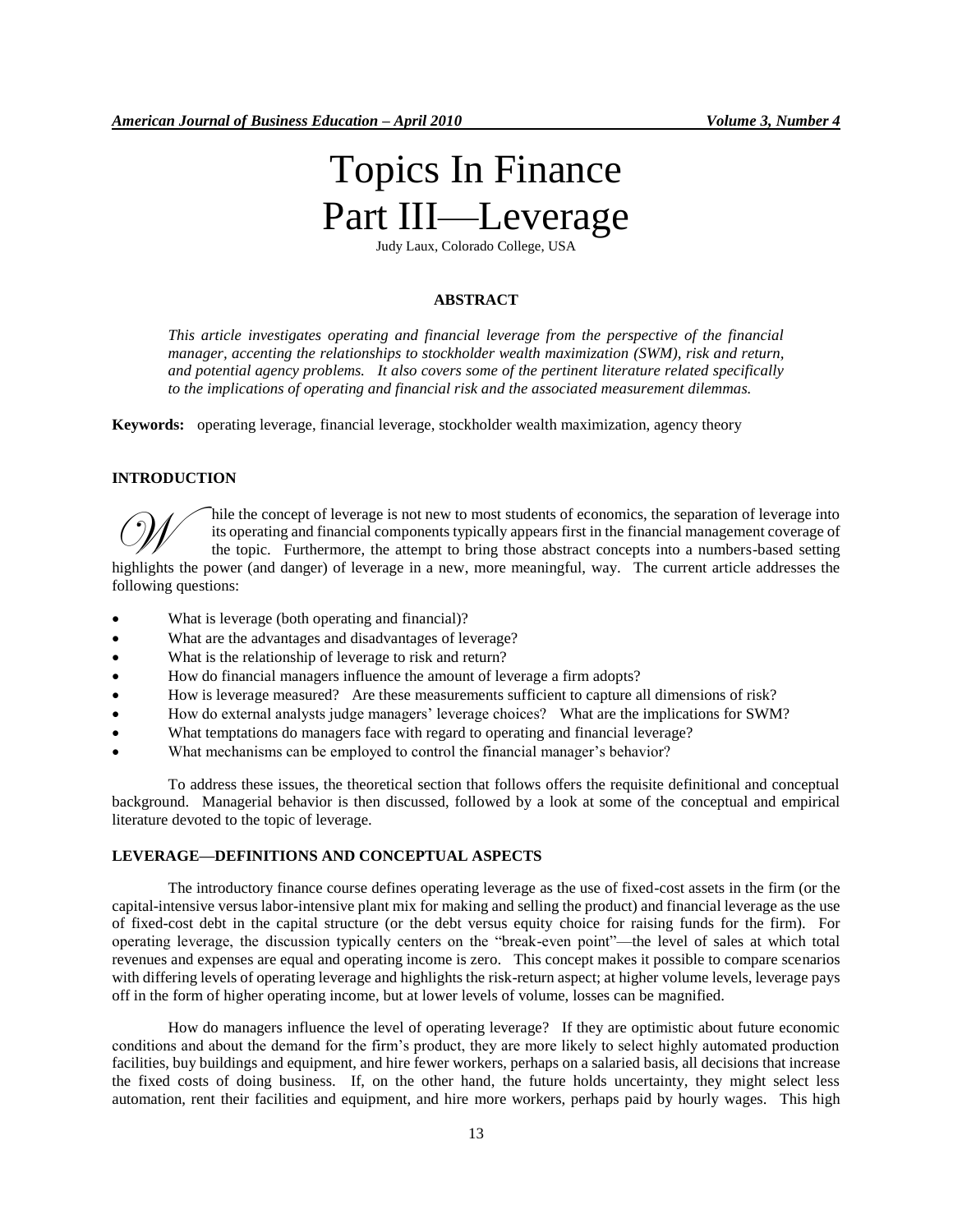variable-cost, more labor-intensive stance permits flexibility should demand not materialize, because workers can be laid off. Similarly, a rental agreement or short-term lease is less binding than ownership. The competitive nature of the industry also plays a role. If the firm seeks to become a leader within its industry, perhaps a more highly levered posture will be required—assumption of higher risk in pursuit of higher returns.

In the textbook setting, measuring operating leverage is simple: Categorize both variable and fixed costs; generate an income statement using a contribution margin format (Sales – Variable Costs – Fixed Costs = Operating Income, or Earnings Before Interest and Taxes); divide the contribution margin (Sales less Variable Costs) by Operating Income (also the contribution margin less fixed costs), and you produce the "degree of operating leverage" (DOL), a number greater than (or equal to) 1.00. Because managers have access to all costs and their behavior patterns (given the aid of their cost accountants!), this is a fairly routine matter. External financial reporting, however, does not categorize cost information in this manner, so it is quite a different matter for external analysts to gauge the degree of operating leverage (a problem covered in more depth in the literature review of this article). The interpretation of a DOL of, say, 1.60 is, "for every 1.00 percentage change in unit volume, the operating income will increase by 1.60 percent"; higher leverage offers higher potential return. One complicating factor is that this measure will differ in magnitude depending on how close a firm is operating to its break-even point. For external users attempting to compare firms, this poses additional problems.

As with any risk-related posture, financial managers attempt to generate the highest return for a given level of risk, and doing so should be rewarded in the marketplace. Associated decisions would include: Shall we invest in an advertising campaign (a fixed cost) to increase sales (driving up the total contribution margin, a return)? Should we replace a semi-automatic with an automatic machine? Should we move from hourly wages to commissions or to a salary plus bonus plan (thereby changing the cost structure in hopes of motivating our sales force, again increasing units sold)? Should we invest in a training program for our line workers (a fixed cost) to increase efficiency and drive down variable costs (by reducing labor hours and material waste)? While this is far from an exhaustive list, it gives a taste of the variety of ways a manager can influence operating leverage and create an impact on both leverage (risk) and operating income (return). As the previous article on financial analysis suggested, external analysts will look to ratios such as sales to total assets (or sales to fixed assets) and operating income to sales in an effort to judge performance. In general, managers can maximize stockholder wealth and the value of the firm by:

- Matching capacity (a function of operating leverage) with demand;
- Balancing risk and return in alignment with expressed stockholder preferences (subordinating managers' personal attitudes towards risk);
- Maximizing operating efficiency (returns per unit of risk) without accounting "games";
- Sharing information (disclosure) about operations, without jeopardizing competitive advantages.

This, of course, is a tall order for financial managers.

Financial leverage surfaces in the lower half of the income statement, beginning with operating income (also called Earnings Before Interest and Taxes, EBIT). Managers influence the interest expense incurred by deciding to fund projects by using more or less fixed-cost debt (typically, bonds) rather than issuing equity (stock). The advantages of debt are highlighted in the following example. Assume a company needs \$10 million in assets and can earn a 10% return, or \$1,000,000 in EBIT. It is considering two financing plans, one that is more debt-oriented and a second that is more equity-oriented. The first plan issues 200,000 common shares at \$20 per share (raising \$4 million) and issuing \$6 million in 8% bonds, and the second plan issues 400,000 common shares and \$2 million in debt, resulting in an equivalent asset base. The lower half of the respective income statements would read as follows:

|                                      | Plan 1 (Debt) | Plan 2 (Equity) |
|--------------------------------------|---------------|-----------------|
| Earnings Before Interest & Taxes     | \$1,000,000   | \$1,000,000     |
| Interest Expense $(\mathcal{Q} 8\%)$ | 480,000       | 160,000         |
| <b>Earnings Before Taxes</b>         | 520,000       | 840,000         |
| Income Taxes Expense $(\omega$ 40%)  | 208,000       | 336,000         |
| Net Income                           | \$312,000     | 504,000         |
| <b>Common Shares Outstanding</b>     | 200,000       | 400,000         |
| Earnings Per Share                   | \$1.56        | \$1.26          |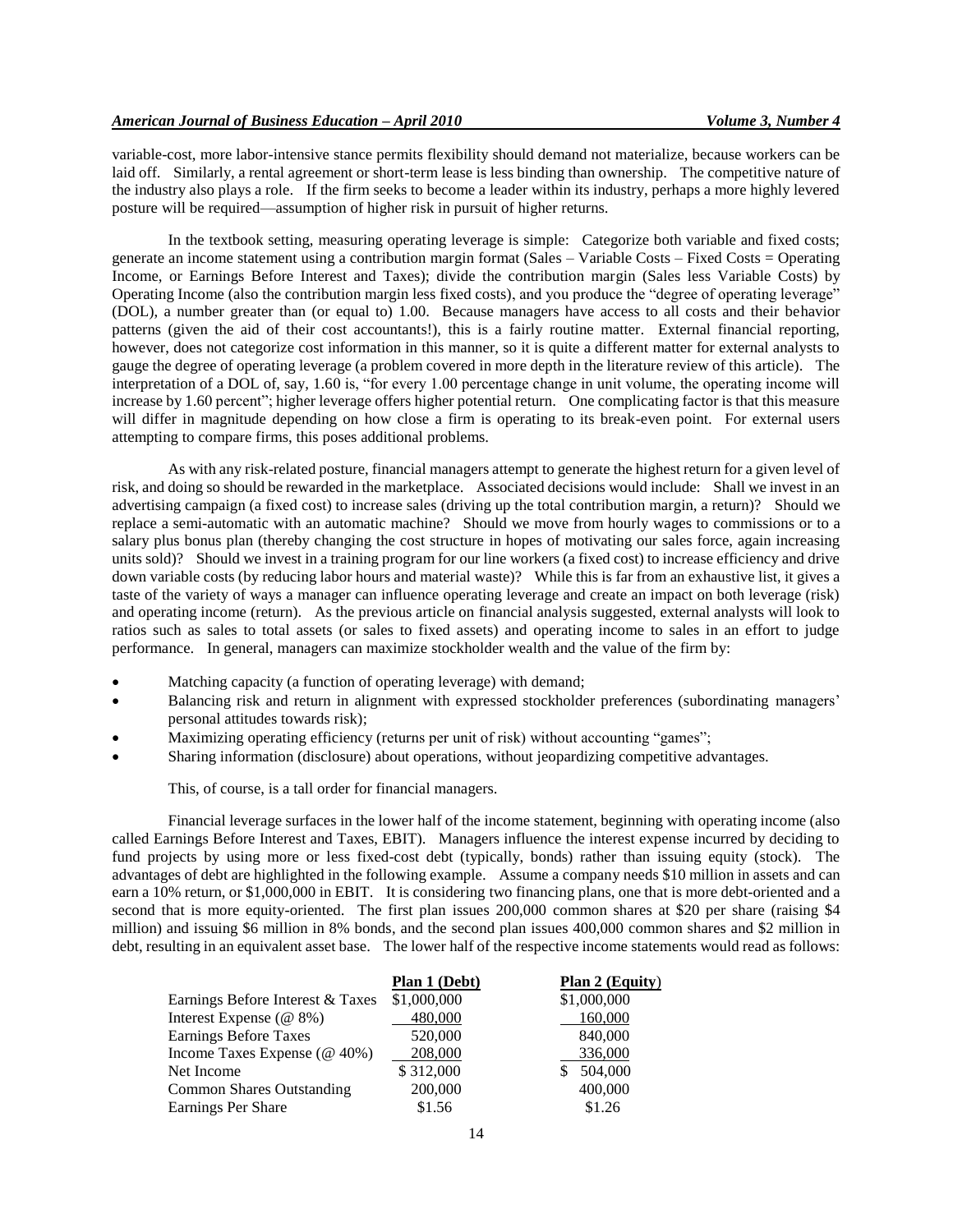Note that, while net income is higher under the equity-oriented plan (under which less interest expense is incurred), because the income must be spread over more common shares outstanding, the effect is to lower earnings per share. When the return on assets exceeds the after-tax cost of debt, the common stockholders reap the benefits in the form of higher earnings per share. Of course, that is the upside of financial leverage; the downside is that, should earnings (return on assets) fall short, the bondholders' interest must be paid, and the stockholders stand to lose through depressed (or even negative) earnings per share. Once again, the risk-return trade-off manifests itself. As with operating leverage, one can also generate a measure of financial leverage, referred to as the degree of financial leverage (DFL), calculated as EBIT/ (EBIT-Interest). If the measure is, say, 2.3, for every 1.0 percent increase in earnings before interest and taxes, earnings per share will increase 2.3 percent.

Managers must be cognizant of the magnification of risk when both operating and financial leverage are present. The degree of combined leverage (DCL) can be calculated as DOL x DFL, so that for a hypothetical firm with a DOL of 1.6 and a DFL of 2.3, the DCL would equal 3.68, meaning that, for every 1.00 percent increase in sales volume, earnings per share would increase by 3.68 percent. High return and high risk co-exist, as a decrease in sales will reduce earnings per share by this magnified percentage. The following section discusses some of the types of managerial behaviors that might accompany decisions linked to operating and financial leverage. Sometimes these behaviors, while understandably human, do not advance the interests of stockholders.

#### **MANAGERIAL BEHAVIORS RELATED TO LEVERAGE**

Always aware that their performance is being monitored, managers adopt certain behaviors intended to enhance the resulting assessment, and sometimes these actions fail to help maximize stockholder wealth [See Laux, (a) and Laux (b) for a discussion of this concept and the associated leverage ratios.]. Some of the areas in which the agency problem raises its ugly head are linked to operating leverage. For example, consider the case where financial managers underestimate demand and purchase a semi-automatic machine (with lower fixed costs but higher variable costs than the automatic counterpart). As the higher-than-expected demand materializes, a move to an automatic machine might be warranted, but if the semi-automatic machine is not fully depreciated and the exchange would result in a loss on disposal in this year's income statement, management might be tempted to live with the (bad) choice. This really results in two mistakes—the initial bad choice of the semi-automatic machine and the new mistake of not replacing it with the automatic machine. However, it is a hard scenario for people external to the firm to police. One mechanism that might prevent such suboptimal decision making is to put in place a broadly participative capital budgeting approval program, one in which several managers (perhaps from different divisions) jointly review all investment decisions, outcomes, and proposals.

End-of-year incentive programs for the sales force can represent another opportunity for managerial misbehavior, if the goal is to increase sales volume simply to assure that managerial bonuses linked directly to sales are granted. The existence of a board-approved compensation committee that sets managerial compensation can help prevent such indiscretions. Discretionary expenses represent a third operating leverage aspect that can find managers acting in opposition to long-run wealth maximization. Certain "fixed" costs such as research and development, training programs, and maintenance, can be passed up in an attempt to lower the break-even point and minimize short-term losses, but delaying these expenditures can impair future efficiency and income-generating potential. This is perhaps the hardest to monitor and control, since managers are permitted much leeway in these types of decisions.

In addition to actions related to operations, a number of questionable managerial behaviors fall under the category of financial leverage. While these are described here briefly, they will be discussed in much more detail in a later article on capital structure. Included among these potential indiscretions would be a financial manager's reticence to take on debt (risk aversion) for fear of possible intervention by debt holders, including restrictions on dividends, control over future asset purchases, minimum working capital requirements, and the like. In addition, managers will keep some debt capacity in reserve to avoid going to the equity markets should more capital be required, because equity issuance is typically viewed negatively in the marketplace (depresses stock prices).

At the other end of the spectrum is the financial manager who levers up the firm unduly, taking on more debt to finance risky projects in hopes of driving up returns and stock prices. Sometimes managers will even accept projects that, due to the higher risk, would drive up the cost of capital for the firm, making the projects' ultimate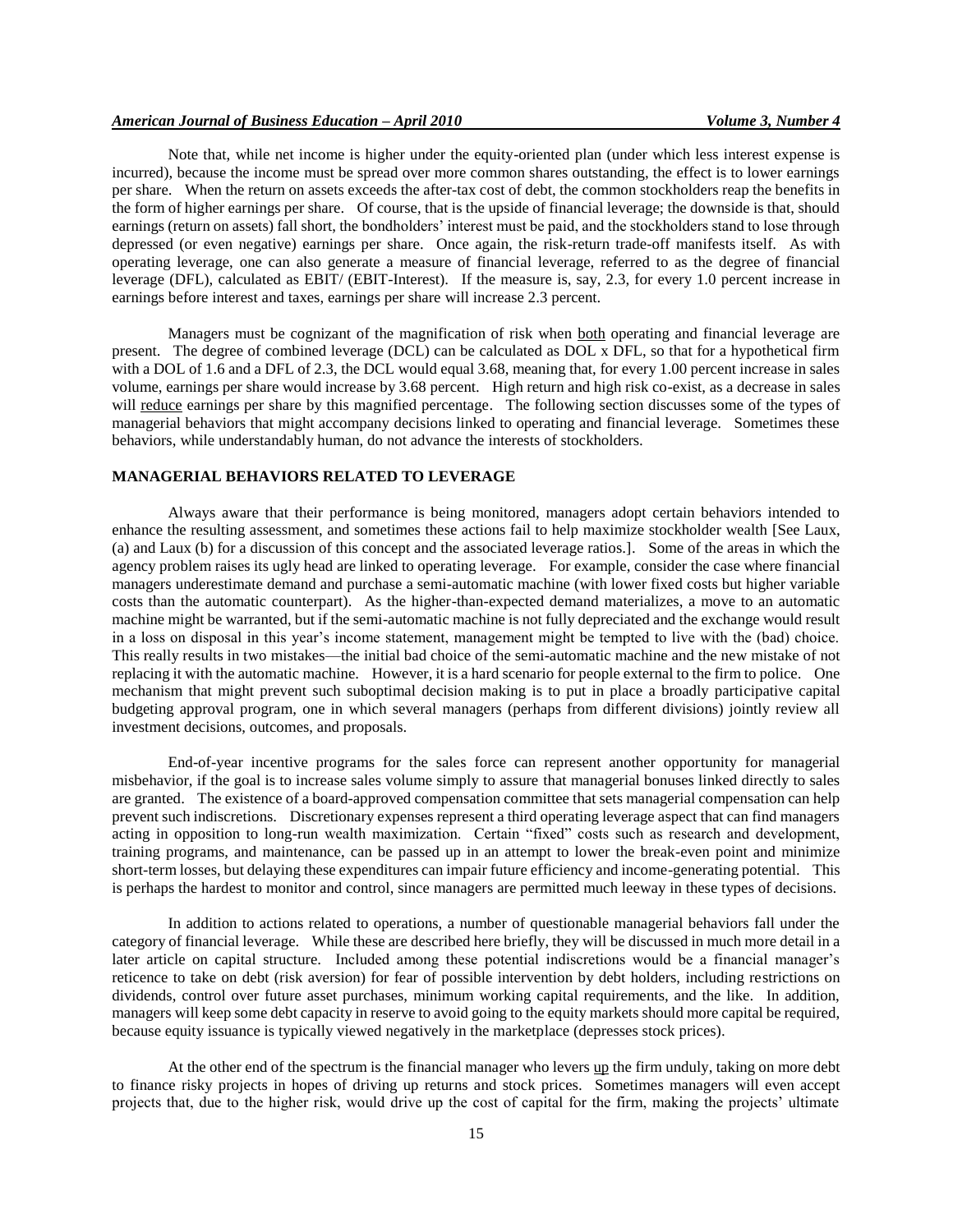returns fall short of the weighted average cost of capital, a damaging scenario for long-run wealth creation. These types of behaviors highlight the problem of information asymmetry, a situation in which managers have more information (about projects, expected returns, and inherent risks) than do the investors and creditors who provide capital to the firm.

One number looked at by external financial statement users to detect the possibility of bad behavior is free cash flow (operating cash flow less capital expenditures less dividends), a measure of the level of cash produced by operating activities that remains after maintaining the productive capacity of the firm and covering common and preferred dividends. Managers prefer high free cash flow, because this gives them a cushion to avoid having to access the credit and equity markets. The existence of excess free cash flow, however, signals that managers have not found sufficiently good investment opportunities and, thus, should return these funds to stockholders in the form of dividends. A good deal of literature is devoted to these non-value-adding behaviors, and this series will present that research in a later article. The literature covered in the following section concentrates on operating leverage and financial leverage, with particular emphasis on general findings/relationships and measurement problems.

### **LEVERAGE IN THE LITERATURE**

Much of the literature devoted to leverage concentrates on financial leverage and its relationship to the risk of common stocks. Perhaps the seminal article on the use of (financial) leverage is Hamada's 1972 work, "The Effect of the Firm's Capital Structure on the Systematic Risk of Common Stocks." The author finds that financial leverage explains 21 to 24 percent of the cross-sectional variation in beta, the commonly cited measure of a stock's volatility in relation to that of the market. A later article by Mandelker and Rhee [1984] incorporates operating leverage, with both types of leverage accounting for 38 to 48 percent of the variation. Many subsequent articles use a variety of leverage-related measures to explain the variations in common stock returns. Bhandari [1988] finds that expected returns are positively related to the ratio of debt to equity (DER), but recognizes the existence and importance of operating risk, commenting that ―…it does not follow that, cross-sectionally, the common equity of a higher DER firm always has higher risk since the firm-level risk may vary…" (p. 507). In a 1989 article, Chung attempts to develop "a model which specifies the theoretical relationship between beta and the various firm variables, including cyclicality and the degrees of financial and operating leverage of the firm" (p. 345). He finds that beta variation "can be explained by the cross-sectional difference in the demand beta which represents the intrinsic business risk of the firm…and the degrees of financial and operating leverage… [with] a large portion of the…variation…explained by systematic business risk alone which represents the joint effect of the output market uncertainty (the demand beta) and operating risk of the firm (the degree of operating leverage)" (p. 357). In Chung's study, "...it appears that the effect of financial leverage on beta is relatively weak" (p. 357). Thus, researchers have yet to agree on how to answer the question of how much leverage represents the appropriate tradeoff between risk and return. The idea of an "optimal" capital structure" (the best combination of debt and equity to finance the assets employed) is explored in Hull [1999] who finds that stock returns are more negative for firms moving "away from" industry norms than for firms moving "closer to" the norm  $(p, 32)$ . He references Bowen et al. [1982] who find that "industry average leverage ratios are stable over time and firms gravitate toward such ratios as if these ratios are optimal" (as interpreted by Hull, p. 33; see also Bowen et al., p. 16). Opinions on leverage measures vary, however.

As the number of studies investigating the possible effects of leverage grows, more and more problems with measurements and model specifications also appear. Kim et al. [1992] use seven different ratios as surrogates for financial leverage and find similar results for all (that stock prices do not increase with leverage but instead "the direction of [the] reaction seems to depend on the position of a corporation's financial leverage relative to its optimal level," p. 144). Yet, in a comment on this study, Park [1994] discounts the findings because Kim et al. use market reactions to leverage changes to determine whether a firm was moving toward or away from the optimal leverage level. Penman et al. [2007] decompose the book-to-price ratio into operating and financing components, finding that operating risk is positively related to subsequent stock returns but that financing risk is negatively related. Piotroski [2007] finds several problems with both the measurements and conclusions of Penman et al. Similarly, Dimitrov and Jain's 2008 findings ("that changes in financial leverage predict future earnings, operating cash flows, accruals, and growth in assets," p. 195) are immediately challenged by Gu [2008] based both on the measure used for financial leverage and the "effects of firms with extreme changes in leverage...on the…results and inferences" (p. 226). In short, measurement and methodological choices are challenged frequently.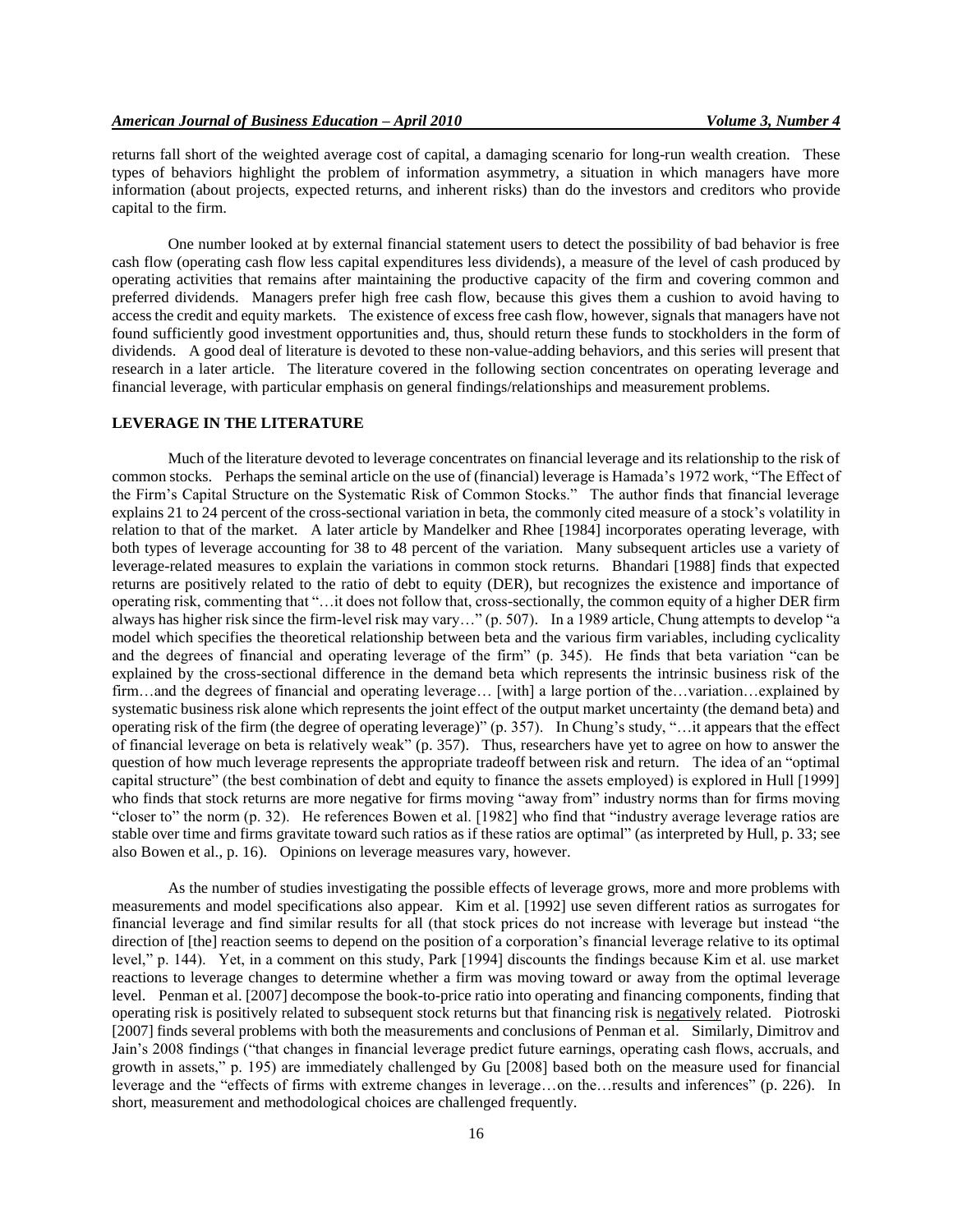#### *American Journal of Business Education – April 2010 Volume 3, Number 4*

Several studies argue that there is no single accepted measure for leverage (either operating or financial) and that researchers end up with conflicting results for that reason. The works of Richard A. Lord [1995, 1996, and 1998] offer a number of examples suggesting that the textbooks lie; one can actually increase fixed costs and lower both the break-even level and the degree of operating leverage, depending on the proportional relationship with variable costs (and changes in them). The debate goes on.

In a 1997 survey of research relating accounting numbers to the risk of common stocks, Ryan offers three general conclusions about leverage:

- ―earnings variability has historically been the accounting variable most strongly related to systematic equity risk";
- ―systematic equity risk is positively associated with sources of operating risk (price and quantity variability), operating leverage and financial leverage";
- ―firms with greater operating risk tend to choose a lower level of financial leverage to yield an acceptable level of systematic equity risk" (p. 82).

On the last point, the "trade-off" between the use of operating and financial leverage, Mandelker and Rhee [1984] find "evidence that firms with low levels of DFL [tend] to have higher levels of DOL and vice-versa" (as summarized in Lord, 1996, p. 29). Lord [1996], however, finds no evidence "of an interaction between the degree of operating leverage and the degree of financial leverage" (p. 27). For his sample, the degree of operating leverage, ratio of net profits to the market price of the firm, and the variability of unit output are all positively correlated with systematic (non-diversifiable) risk, unsystematic risk, and total risk, but the DFL is unrelated to systematic risk. In the final analysis, when a firm increases fixed costs (either in operations or in its financing structure), both net income and risk should increase. This aligns well with the theoretical base provided in the introductory course.

#### **THIS SERIES CONTINUES**

As previous articles [Laux (a) and Laux (b)] have shown, stockholder wealth maximization, risk and return, and the market's response to financial information, here with regard to operating and financial leverage, influence the behavior of the financial manager. The next article on valuation presents models for investigating how market participants price the debt and equity securities of firms. Once again the financial manager must recognize the connections to stockholder welfare, risk and return, and his or her own behavior.

# **AUTHOR INFORMATION**

**Judy Laux** is a Gerald L. Schlessman Professor in Economics and Business at Colorado College. Her research interests include finance and accounting pedagogy and market efficiency.

#### **REFERENCES**

- 1. Bhandari, Laxmi Chand. 1988. "Debt/Equity Ratio and Expected Common Stock Returns: Empirical Evidence." *The Journal of Finance*, Vol. XLIII, No. 2: 507-528.
- 2. Bowen, R.M.; L.A. Daley, and C.C. Huber. 1982. "Evidence on the Existence and Determinants of Inter-Industry Differences in Leverage.‖ *Financial Management*, Vol. 11: 10-20.
- 3. Chung, Lee H. 1989. "The Impact of the Demand Volatility and Leverages on the Systematic Risk of Common Stocks.‖ *Journal of Business Finance & Accounting*, Vol. 16, No. 3: 343-360.
- 4. Dimitrov, Valentin and Prem C. Jain. 2008. "The Value-Relevance of Changes in Financial Leverage Beyond Growth in Assets and Earnings.‖ *Journal of Accounting, Auditing & Finance*, Vol. 23, Issue 2: 191-222.
- 5. Gu, Feng. 2008. "Discussion of 'The Value-Relevance of Changes in Financial Leverage Beyond Growth in Assets and GAAP Earnings." *Journal of Accounting, Auditing & Finance*, Vol. 23, Issue 2: 223-231.
- 6. Hamada, Robert S. 1972. "The Effect of the Firm's Capital Structure on the Systematic Risk of Common Stocks.‖ *The Journal of Finance*, Vol. 27, No. 2: 435-452.